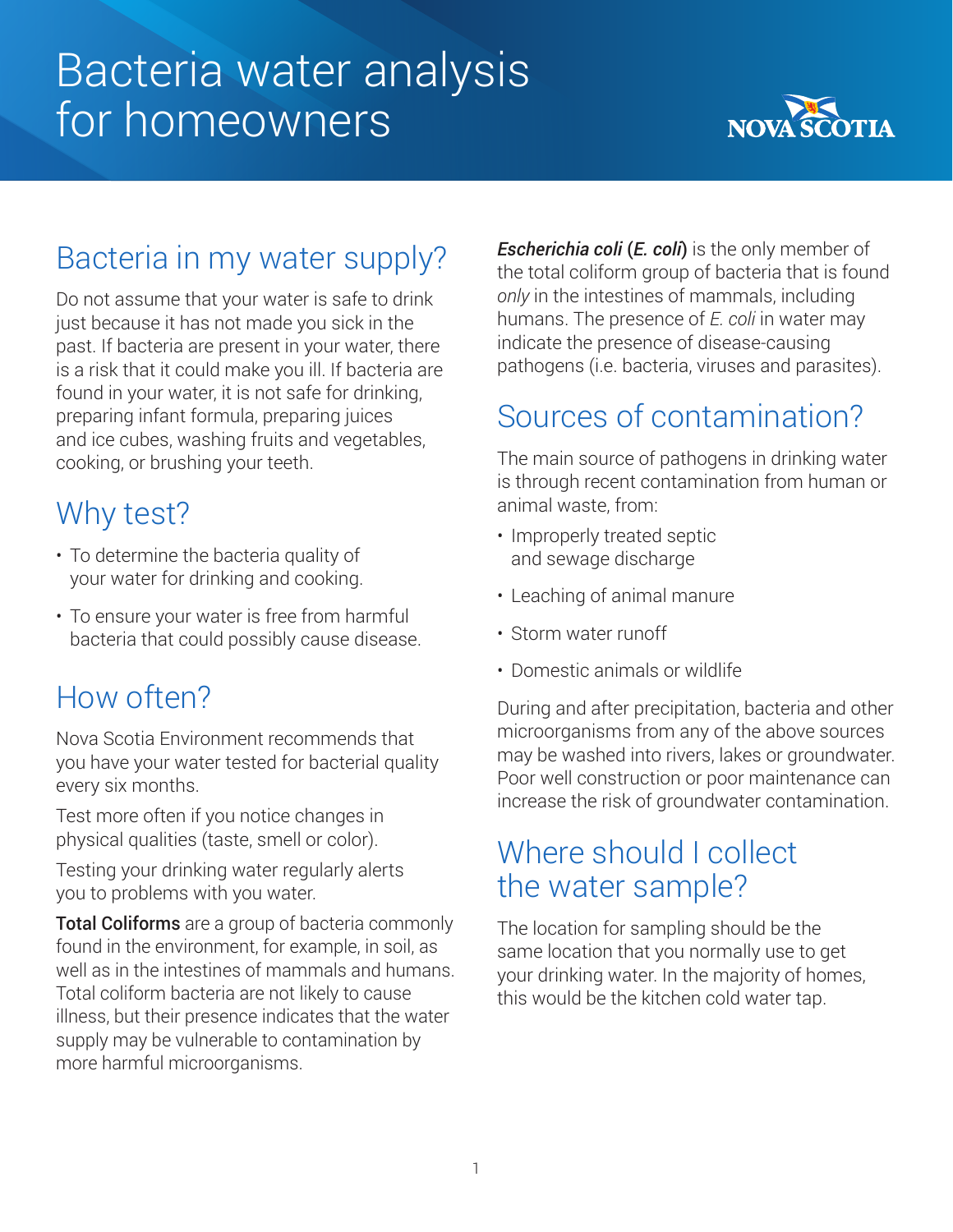# Interpreting test results

The Canadian drinking water quality guideline for both total coliform and *E. coli* is NONE detectable per 100 mL (results reported as 'ND' or "Absent').

If neither coliform nor *E. coli* bacteria are detected in your sample (result reported as 'ND' or 'Absent'), this means that the water is suitable for drinking, while the detection (results reported as a number, or 'present') of either indicates that it is unsuitable.

If *E. coli* is detected (reported as a number, or 'present') in your water sample, the lab will contact you directly with your result.

If your water tests do not detect (reported as 'ND' or 'Absent') *E. coli*, you will receive notification by your specified report method only. In this case, all precautionary measures need to continue until you receive your laboratory report indicating the status of total coliforms (which could be present or absent) in your report.

# Testing for bacteria

### How do I collect a sample of water?

A sterile laboratory issued bottle must be used to collect the sample. These can be obtained directly from the Lab at 176 College Road in Truro or NSDA Regional Offices located in Sydney, Antigonish, Kentville and Cornwallis and at Strathlorne Forest Nursery in Inverness.

These containers are sterile and contain a sodium thiosulfate pill or powder to neutralize chlorine.

Samples collected in unapproved bottles will be rejected by Laboratory Services. Sample containers should be kept clean and free from contamination before and after collecting the sample and should not be opened prior to sampling.

Instructions on how to properly take a water sample for bacteria testing are found on the second page of the water testing requisition form.

Read *all* submission requirements on Water Requisition Form. Ensure that all relevant sections of the form are completed. Submit the completed form with your sample for analysis.

Samples must be transported to the laboratory within 24 hours of sampling and received within the hours of acceptance. It is recommended that samples be kept at <10°C (in a refrigerator or cooler with ice packs) until delivered to the lab.

### Bacteria-only water samples

### Sample submission

Water samples will be received Monday to Wednesday from 8:30am to 3:00pm, and Thursday from 8:30am to 1:00pm.

Water samples for bacteria analysis, that are colored, will only be accepted Monday to Wednesday from 8:30am to 3:00pm

No water samples for bacteria analysis will be accepted on Fridays. Water samples will be rejected if older than 24 hours.

### Sample drop-off location

176 College Road Harlow Institute Truro, Nova Scotia B2N 2P3

### Hours of Business

Monday to Friday from 8:30am to 4:30pm Water bottles may be picked up anytime during regular business hours.

Submission forms can be found online or at Lab Services Sample Reception.